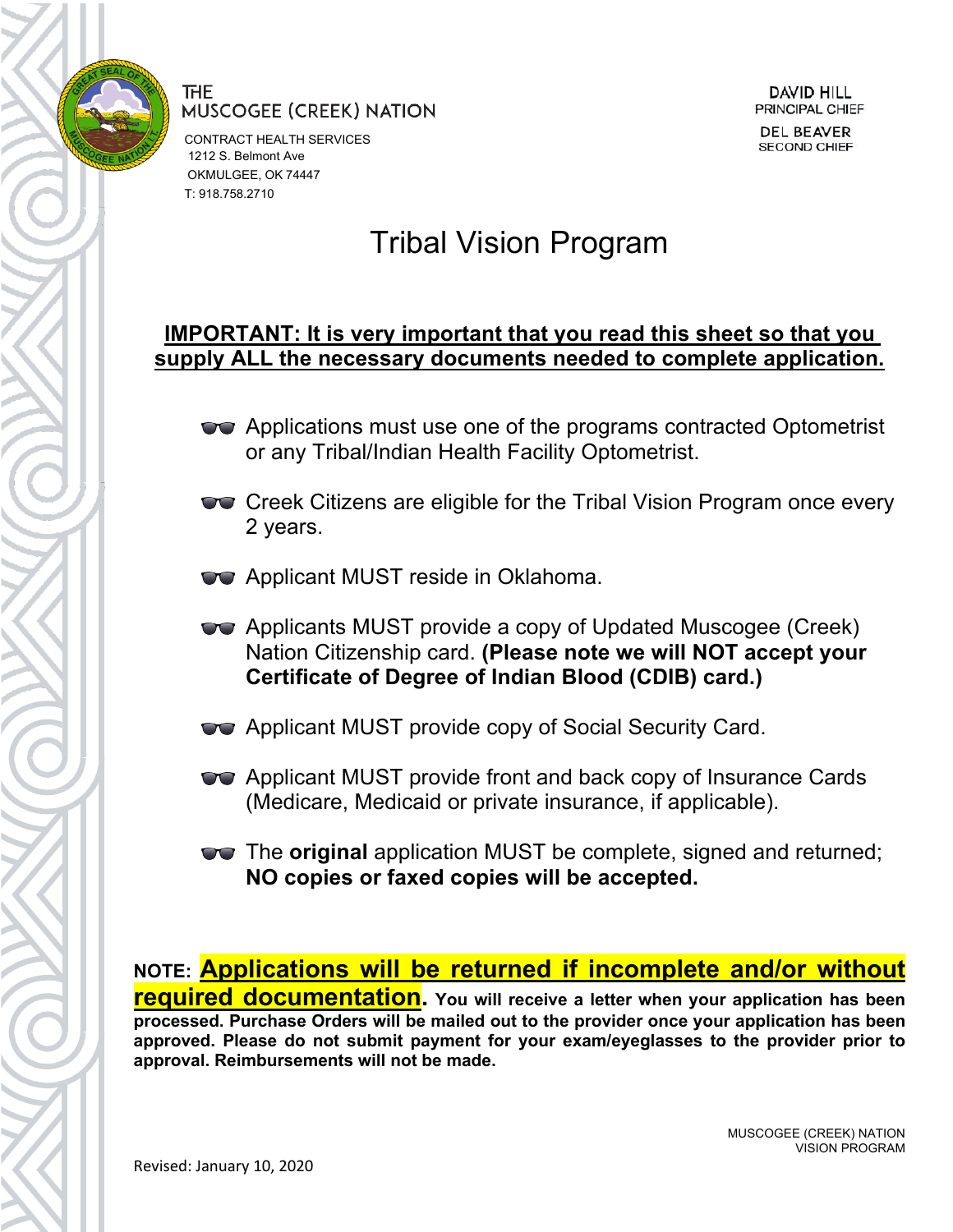

CONTRACT HEALTH SERVICES 1212 S. Belmont Ave OKMULGEE, OK 74447 T: 918.758.2710

# Tribal Vision Program

| IF MINOR CHILD, NAME OF PARENTS: University of MINOR CHILD, NAME OF PARENTS:                                                                                                                                                                        |
|-----------------------------------------------------------------------------------------------------------------------------------------------------------------------------------------------------------------------------------------------------|
| SOCIAL SECURITY NUMBER: _______________ DATE OF BIRTH: _________________________                                                                                                                                                                    |
|                                                                                                                                                                                                                                                     |
| PRIMARY PHONE NO.: ____________________________WORK NO.: _______________________                                                                                                                                                                    |
| PLEASE COMPLETE AND CIRCLE YES OR NO TO ALL OF THE FOLLOWING QUESTIONS:                                                                                                                                                                             |
| HAVE YOU APPLIED THROUGH THE VISION PROGRAM BEFORE?<br><u>YES / NO</u> If yes, please indicate which year:                                                                                                                                          |
| DO YOU HAVE MEDICARE? YES / NO<br>DO YOU HAVE MEDICAID? YES / NO                                                                                                                                                                                    |
| DO YOU HAVE PRIVATE INSURANCE? YES / NO<br>NAME OF PRIMARY INSURANCE HOLDER: NAME OF PRIMARY INSURANCE HOLDER:                                                                                                                                      |
| HAVE YOU HAD AN EYE EXAMINATION WITHIN THE PAST 12 MONTHS?<br><u>YES / NO</u> If yes, which facility an date of exam: <u>____________________________</u>                                                                                           |
| PRIOR APPROVAL MUST BE AUTHORIZED BEFORE AN APPOINTMENT CAN BE SCHEDULED WITH A CONTRACT OPTOMETRIST.                                                                                                                                               |
| <b>AUTHORIZATION FOR RELEASE OF INFORMATION</b><br>I HEREBY AUTHORIZE THE RELEASE OF ANY INFORMATION AND DATA NEEDED BY THE MUSCOGEE<br>(CREEK) NATION - CONTRACT HEALTH SERVICES TO DETERMINE ELIGIBILITY FOR THE TRIBAL<br><b>VISION PROGRAM.</b> |
|                                                                                                                                                                                                                                                     |
| <b>PLEASE MAKE SURE YOUR APPLICATION IS COMPLETED WITH</b><br><b>NECESSARY DOCUMENTS ATTACHED, ALL INCOMPLETE</b><br><b>APPLICATIONS WILL NOT BE PROCESSED.</b>                                                                                     |

MUSCOGEE (CREEK) NATION VISION PROGRAM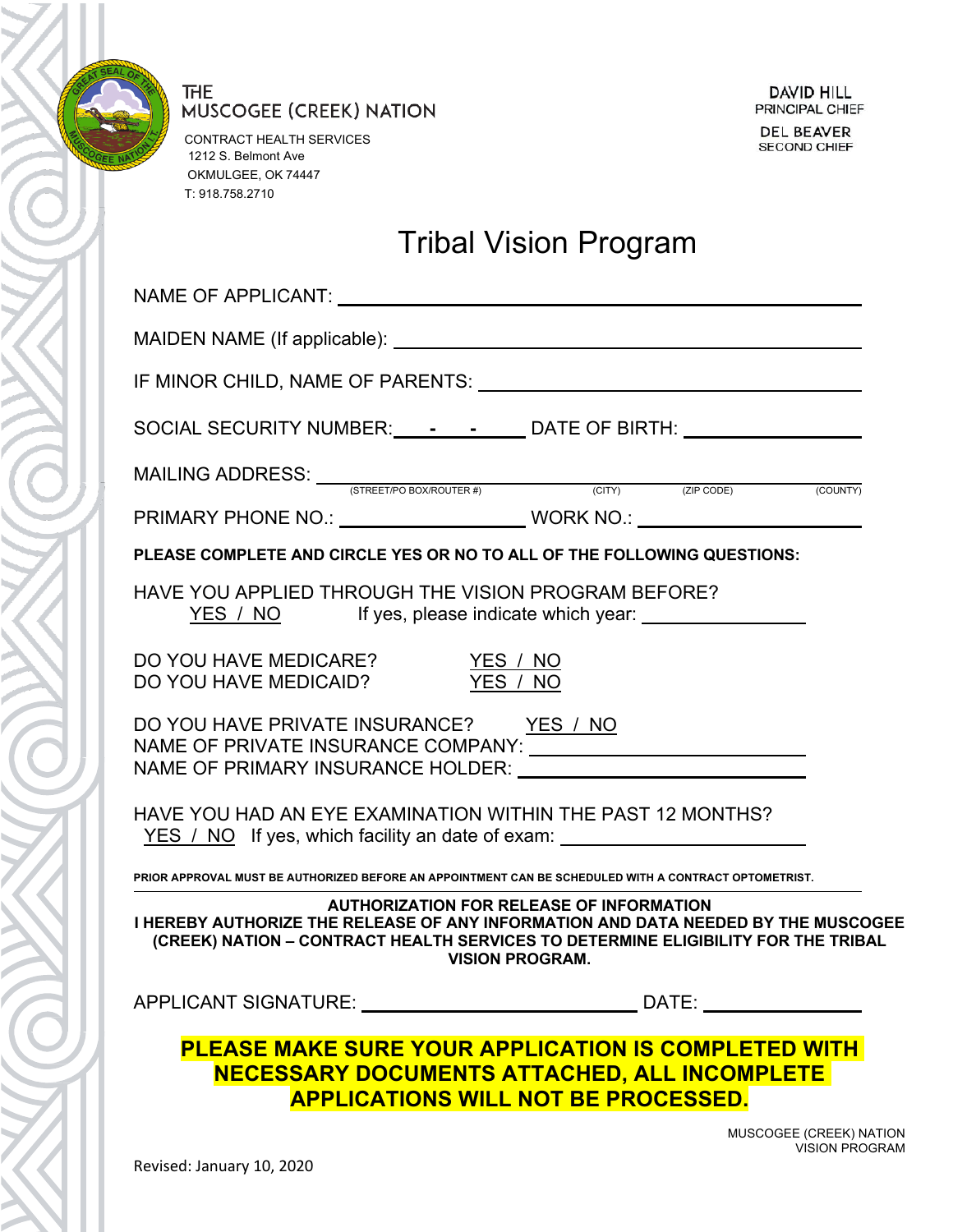

CONTRACT HEALTH SERVICES 1212 S. Belmont Ave OKMULGEE, OK 74447 T: 918.758.2710

# **CONTRACT PROVIDER LIST**

**Prior approval MUST BE AUTHORIZED BEFORE an appointment can be scheduled with a Contract Optometrist. This Program allows \$60.00 for exam and \$240.00 toward the purchase of eyeglasses, any amount exceeding that will be the responsibility of the applicant. Applicant must contribute a \$10.00 co-payment toward the purchase of eyeglasses. The Muscogee (Creek) Nation Tribal Vision Program is the payer of last resort. The Contract Provider will be responsible for collecting from third party resources (i.e Medicare, Medicaid, or Private insurance).**

**Please circle the number next to the Provider that you prefer. Please only select one provider.**

- **1. Canadian Valley Vision Ctr. 121 West Main St. Holdenville, OK 74848 405-379-2020**
- **2. Billy Hill, O.D. 205A W. Okmulgee Checotah, OK 74426 918-473-2308**
- **3. Hiskett, Elliott, & Cantrell 121 E. 7th St. Bristow, OK 74010 918-367-2020**

**4. Odom, Coburn, & Richardson 742 N. York St. Muskogee, OK 74432 918-682-7752**

- **5. Henryetta Eye Center 900 W. Main Henryetta, OK 74437 918-652-2345**
- **6. Odom, Coburn, & Richardson 403 S. Main Eufaula, OK 74432 918-689-2677**
- **7. Sapulpa Vision Center 515 S. Mission Sapulpa, OK 74066 918-224-2389**
- **8. The Eye Center 300 Creek Place Okmulgee, OK 74447 918-756-0316**
- **9. Hill Vision 316 W. 71st St. Tulsa, OK 74312 918-446-3171**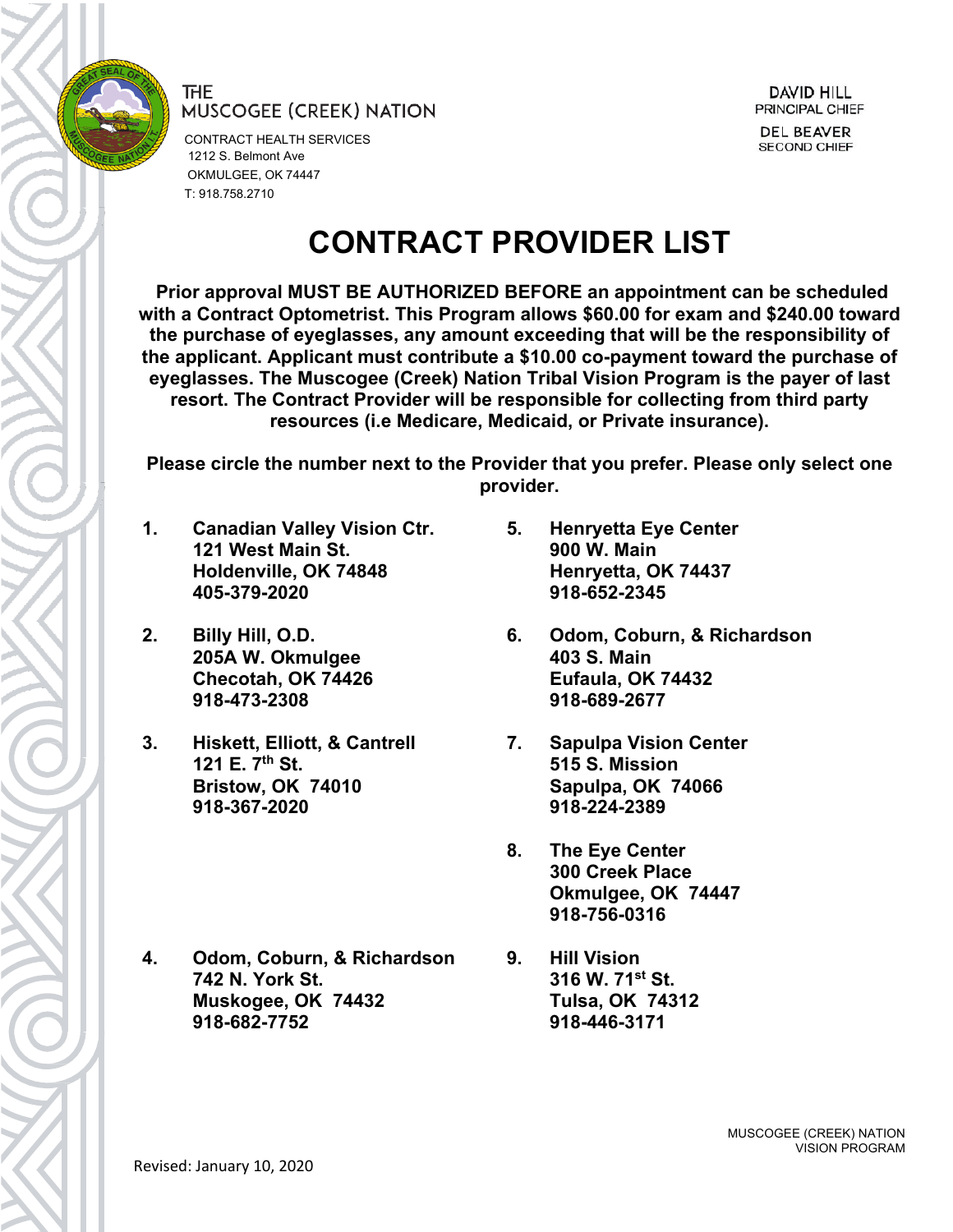

CONTRACT HEALTH SERVICES 1212 S. Belmont Ave OKMULGEE, OK 74447 T: 918.758.2710

# **CONTRACT PROVIDER LIST (CONTINUED)**

- **11. The Eye Center (Bixby only carries designer frames) 12345 S Memorial, Ste. 118 & 119 Bixby, OK 74008 918-369-3937**
- **13. Harrell Eyecare South 8215 S Mingo Rd Ste. 100 Tulsa, OK 74133 918-252-7432**
- **15. Harrell Eyecare Downtown 111 S. Lewis Ave Tulsa, OK 74104 918-582-2020**
- **12. Dr. Nick Martin Eye Care Ctr. 7021 S Memorial, Ste. 248 Tulsa, OK 74133 918-250-6766**
- **14. Harrell Eyecare Midtown 4520 S. Harvard Ave # 135 Tulsa, OK 74135 918-745-9662**
- **16. Affordable Price Vision Ctr. 2700 S.W. 29th St. Oklahoma City, OK 73119 405-632-9749**

### **NOTE: EYEMART EXPRESS WILL ONLY PROVIDE GLASSES, NO EXAMS (MUST HAVE A PRESCRIPTION)**

- **17. Eyemart Express – Midwest City 7199 S.E. 29TH St. Suite 110 – A Midwest City, OK 73110 405-741-2020**
- **19. Eyemart Express – Norman 3330 West Main St. Norman, OK 73072 405-447-0220**
- **21. Eyemart Express – North May 5801 North May Ave Oklahoma City, OK 73112 405-843-7996**
- **18. Eyemart Express – Lawton 3414 N.W. Cache Rd Suite 4 Lawton, OK 73505 580-353-1700**
- **20. Eyemart Express – Crossroads 7500 S. Santa Fe Suite 400 Oklahoma City, OK 73139 405-634-2700**
- **22. Eyemart Express – MacArthur 6010 S.W. 3rd St. Suite A Oklahoma City, OK 73128 405-440-2020**